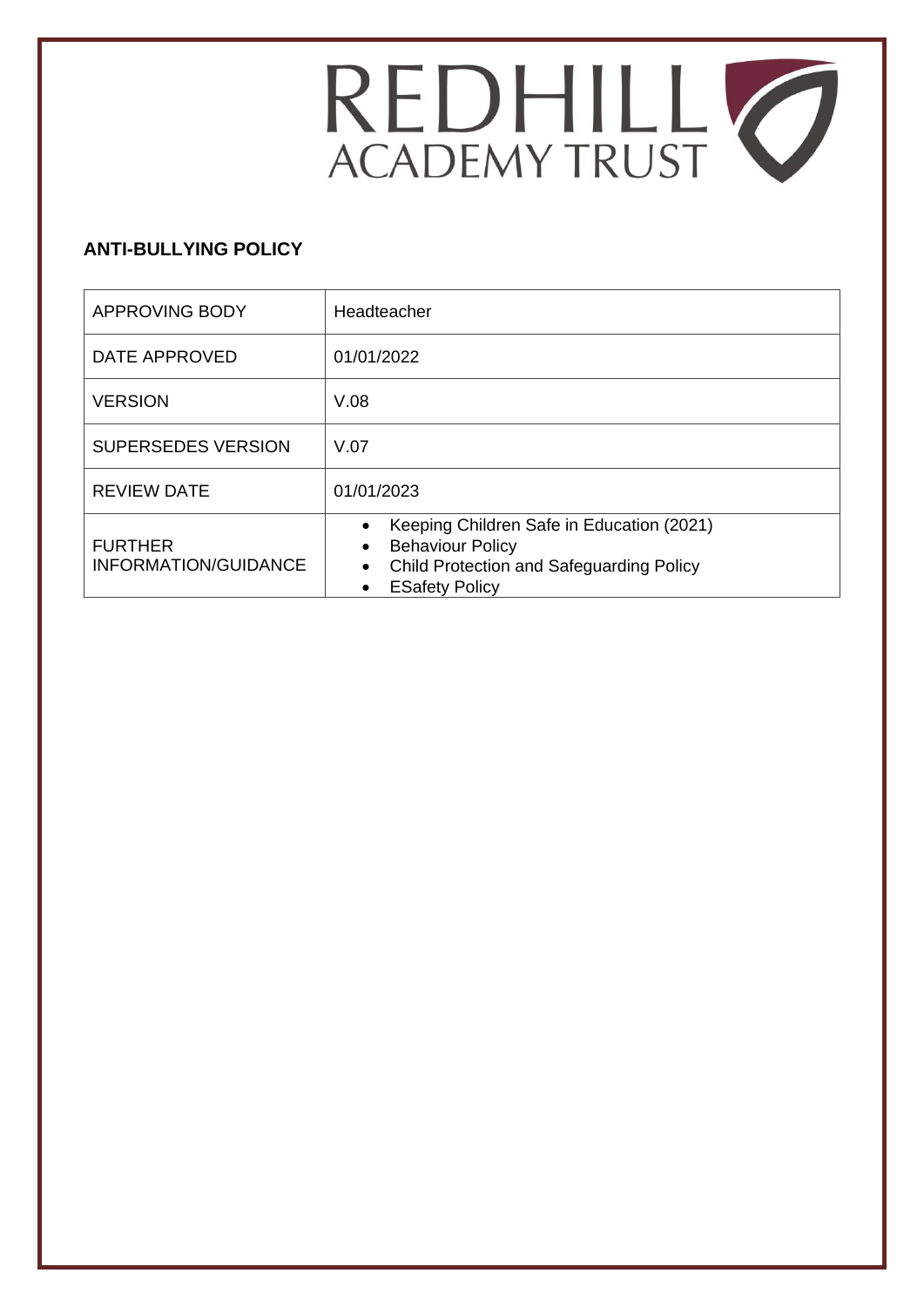

## **CONTENTS**

| 6. |  |
|----|--|
|    |  |
|    |  |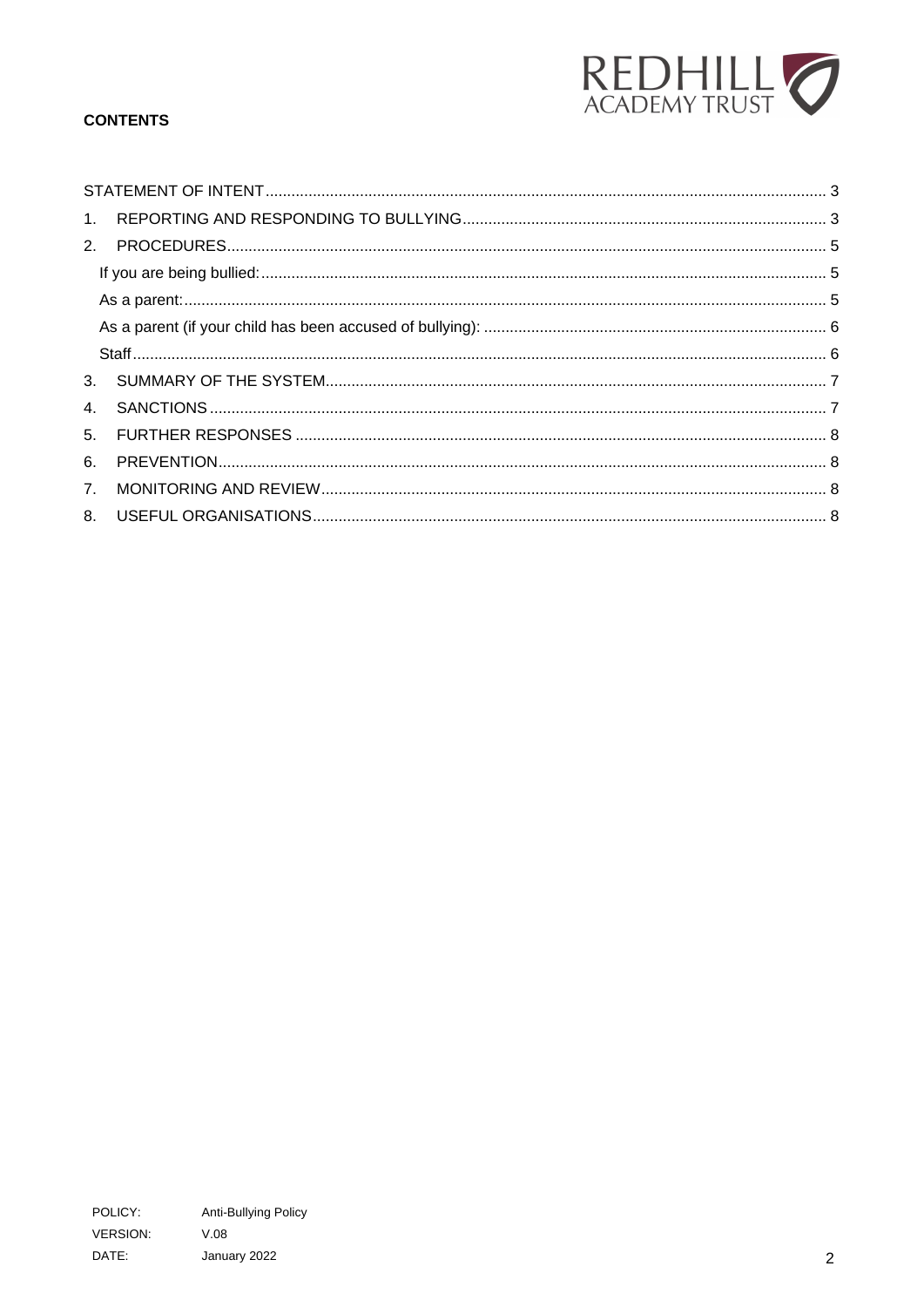

## <span id="page-2-0"></span>**STATEMENT OF INTENT**

The Academy is committed to providing a safe, caring and friendly environment for learning for all our students to allow them to maximise their potential.

We would expect students to act safely and feel safe in academy and feel confident to seek support from academy should they feel they or others are unsafe.

Bullying of any kind is unacceptable at our academy. We want parents to be confident that their children are safe and cared for in academy and that incidents when they do arise, are dealt with promptly and well.

The academy is aware of its legal obligations including the Equalities Act 2010. We are aware of our role in supporting parents and working with other agencies outside the academy where appropriate.

**Bullying** is deliberate, hurtful behaviour, either physical or psychological, which is unprovoked and is repeated over a period of time.

Some types of bullying are: -

| <b>Physical</b>  | e.g. hitting, kicking, taking belongings                                                                                                              |  |
|------------------|-------------------------------------------------------------------------------------------------------------------------------------------------------|--|
| <b>Emotional</b> | e.g. derogatory name calling of an insulting and/or personal nature<br>This can include demanding money, goods or favours by means of threat or force |  |
| Verbal           | e.g. name calling, insulting remarks                                                                                                                  |  |
| Written          | e.g. threatening or embarrassing notes or graffiti                                                                                                    |  |
| <b>Social</b>    | e.g. spreading rumours, excluding from groups                                                                                                         |  |
| <b>Sexual</b>    | e.g. unwanted physical contact or sexually abusive comments                                                                                           |  |
| Homophobic       | e.g. focussing on sexuality                                                                                                                           |  |
| Racist           | e.g. racial taunts, graffiti, gestures                                                                                                                |  |
| Cyber            | e.g. using the internet, mobile phones or other devices to hurt or offend                                                                             |  |

<span id="page-2-1"></span>This policy **aims** to:

- ensure all governors, teachers and non-teaching staff have an understanding of bullying and the different types of bullying
- ensure that all governors, teachers and non-teaching staff know what the Academy's policy is on bullying and follow it when bullying is reported
- ensure that all students and parents know what the Academy policy is on bullying and what they should do if bullying occurs
- assure students and parents that the Academy will not tolerate bullying and that they will be supported when bullying is reported

## **1. REPORTING AND RESPONDING TO BULLYING**

The Academy has clear systems for reporting bullying for the whole academy community (including staff, parents, children and young people). This includes those who are the victims of bullying or have witnessed bullying behaviour. All reported incidents will be taken seriously and investigated thoroughly.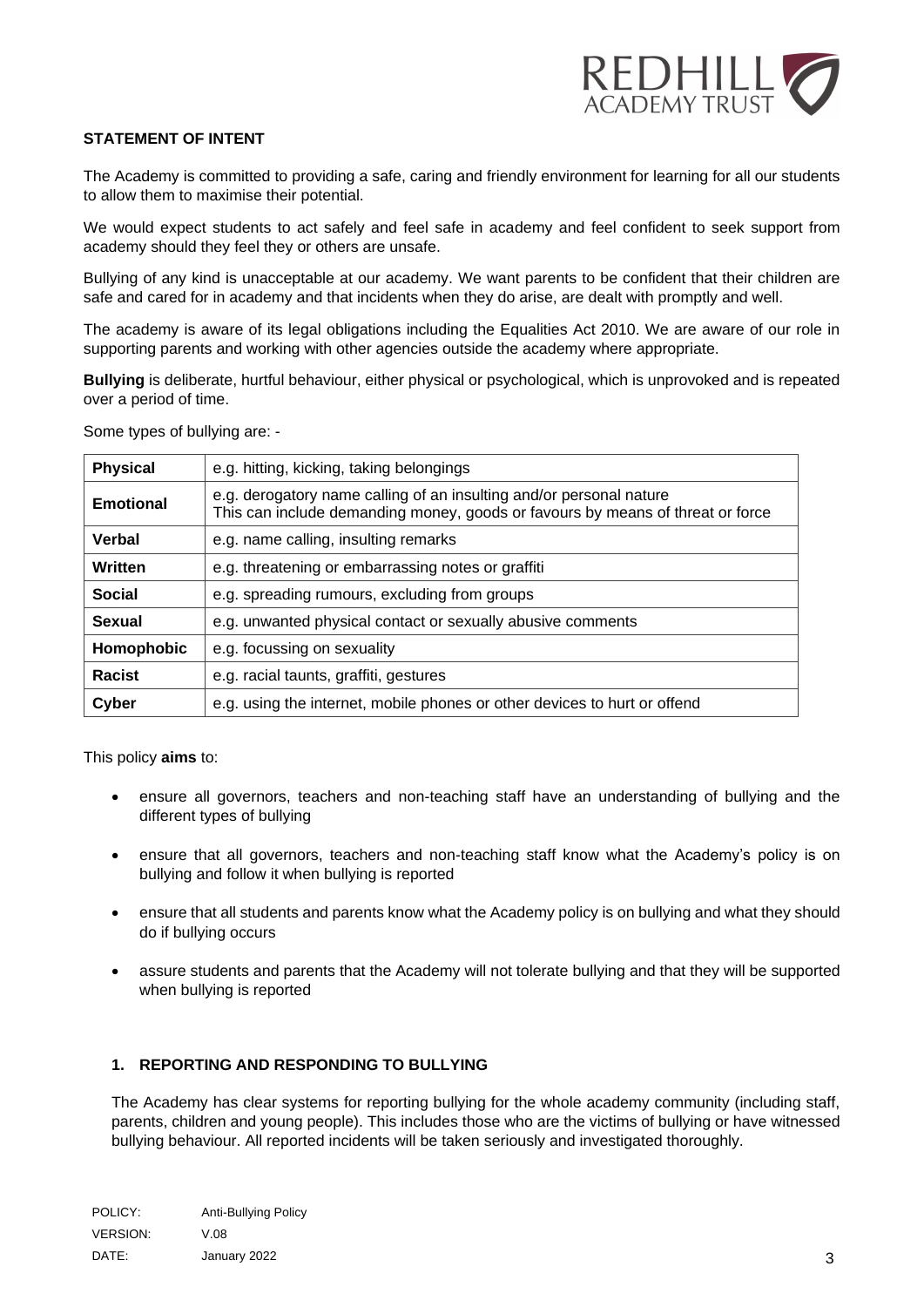

The academy believes that the best way to tackle bullying is to ensure that an inclusive environment in which every member of the community is valued and respected is maintained. The academy looks to achieve this through its behaviour policy and ethos of staff, students and parents working closely to maximize the achievement of students in all that we do. This ethos is promoted in a diverse range of methods, including:

- Inform parents of the academy's attitude towards bullying at, for example, Open and Intake Evenings and through the academy's information booklets
- Ensure that all staff are aware of the anti-bullying policy and procedures for its implementation and are trained to deal with incidents
- Ensure that all students are aware of the nature of bullying, the academy's anti-bullying policy, and measures that will be taken against bullying
- Ensure that students are aware that if they are part of a group that makes anybody feel ashamed, unhappy or afraid, they are involved in bullying. The tutor time programme, assemblies, and special inhouse events will be used to educate students about bullying as well as other peer on peer behaviours.
- Topics such as discrimination, tolerance, peer on peer abuse, consent, sexual harassment are covered throughout the academic year as appropriate
- As per the Behaviour policy, the academy may take action on behaviour outside academy, but not on academy business, if there is a clear link between the behaviour and maintaining a clear link between that behaviour and maintaining good behaviour and discipline among the student body as a whole. This includes bullying.
- Ensure that students understand that it is unacceptable to maintain a silence when they know that wrongdoing is occurring.
- The academy believes that those who are present along with other students who are bullying without challenging this or removing themselves from the situation immediately and informing a member of staff, will be treated on a par with those who are bullying. This is known as bystander behaviour.
- Ensure that staff are fully aware of students with disabilities and special educational needs and that they may be adversely affected by negative attitudes to disability and perceptions of difference.
- Make parents aware if there is known bullying taking place on social network site, so they can contact the administrator to have it removed and contact the police if necessary.
- Direct students and parents to anti bullying advice online.
- Support younger students through the peer mentoring and working as part of their tutor and House group.

There are many other behaviours that can be unpleasant and need to be addressed but are not necessarily bullying; although they can potentially develop into bullying. Any such incidents should be reported to the academy and will be dealt with in line with the Behaviour policy. Examples may include:

- Arguments, disagreements or "fallings out" people fall out of friendships/have arguments; which is normal. These can be occasional or accidental, and sometimes people become friends again. Such situations can be reported to the academy if students are distressed or require support in coming to a resolution. If negative behaviours occur and are repeated or targeted, they can become bullying.
- A one-off verbal comment this is unacceptable behaviour and should still be reported to the academy so that it can be dealt with. If the incidents are repeated or targeted, then they can constitute bullying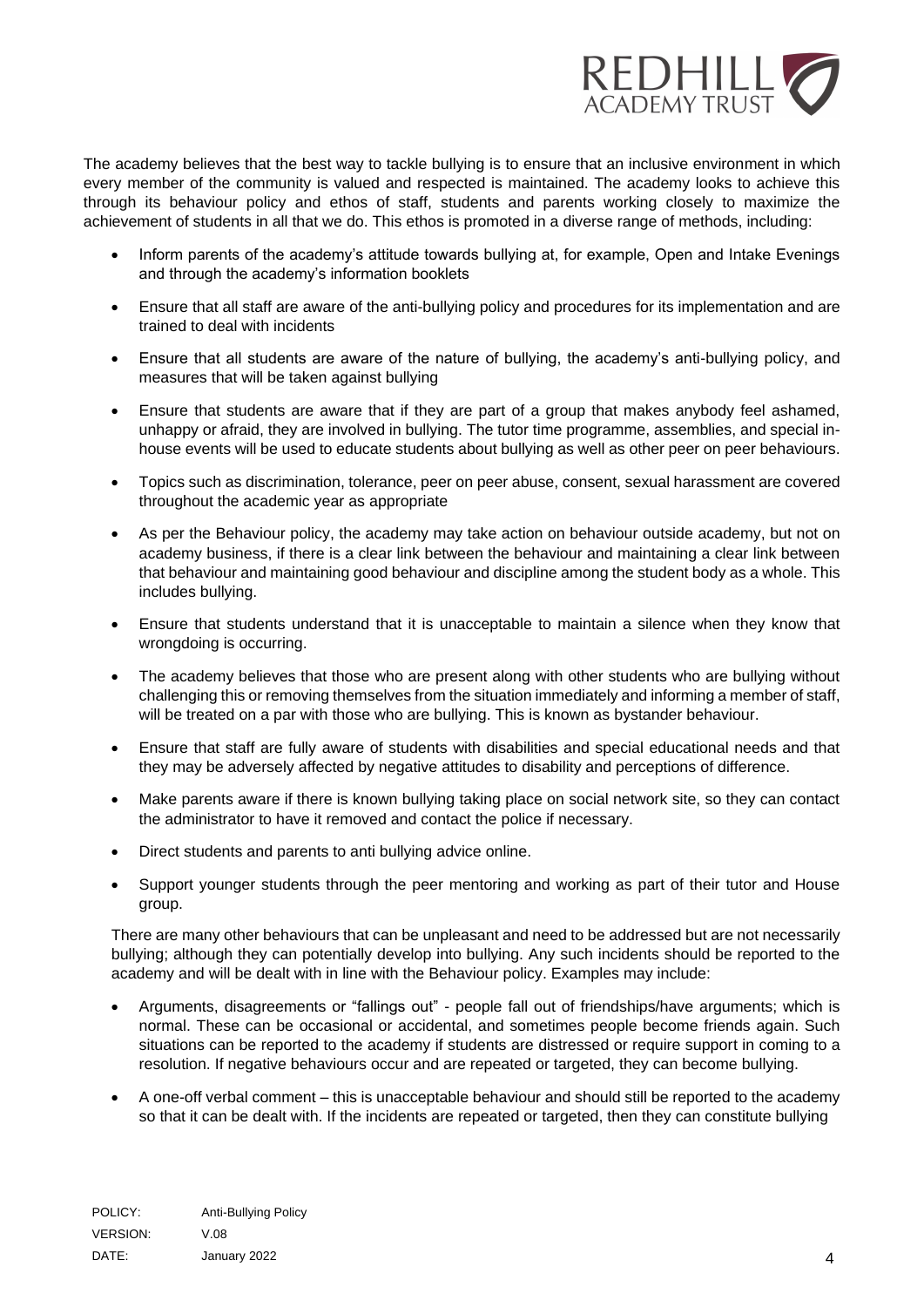

- A one-off physical altercation such as a fight this is unacceptable behaviour and should be reported to the academy so that it can be dealt with. If the incidents are repeated or targeted, then they can constitute bullying
- An incident of barging or pushing in the corridor again this is unacceptable and should be reported so that it can be dealt with, although it may be an accident. However, if someone is repeatedly being pushed then this is likely bullying.
- Peer on peer abuse. We do not tolerate any such harmful behaviours and the academy will take swift and supportive action, in line with the safeguarding and Behaviour for Learning policies.

## <span id="page-4-0"></span>**2. PROCEDURES**

As a student if you suspect someone is being bullied (or another student informs you that they are being bullied):

- Talk to them check they are OK and let them know you care.
- Act. Watching and doing nothing is tantamount to participation
- Tell an adult or someone more senior than yourself immediately
- Do not support the bully, through word or deed, in their actions

#### <span id="page-4-2"></span><span id="page-4-1"></span>**If you are being bullied:**

- Tell an adult, someone more senior than yourself, a peer supporter or prefect
- Keeping a record of what is happening. The easiest way to do this is by reporting everything to the academy so that it can be logged. If the bullying is online, take screenshot evidence and report it to the Social Media provider.
- Tell yourself that you do not deserve to be bullied and that it is wrong
- Be proud of who you are; remember that you are unique and special
- Try not to show the bully that you are upset; it is hard but a bully thrives on someone else's fear
- Stay with a group, if possible in view of others; there is safety in numbers
- Be assertive: say 'No!'; walk away, go straight to a member of staff
- Do not get involved in a fight. Use only reasonable "self-defence" if you feel that violence is imminent
- Remember that telling someone who can help is a form of standing up for yourself.
- Consider your use of social media carefully make sure you are only interacting with friends that you can trust.

#### **As a parent:**

- Be observant of unusual behaviour, for example, if your child shows a sudden reluctance to attend academy, feels ill regularly, fails to complete work to the usual standard or keeps asking for extra money
- Listen and reassure your child the bullying is not their fault. Try to establish the facts.
- Find out what your child wants to happen next. Help to identify the choices open to them; the potential next steps to take; and the skills they may have to help solve the problems.
- Inform the academy immediately that you suspect bullying via your child's tutor, pastoral support assistant or Head of House

| POLICY:  | Anti-Bullying Policy |
|----------|----------------------|
| VERSION: | $V_\cdot$ 08         |
| DATE:    | January 2022         |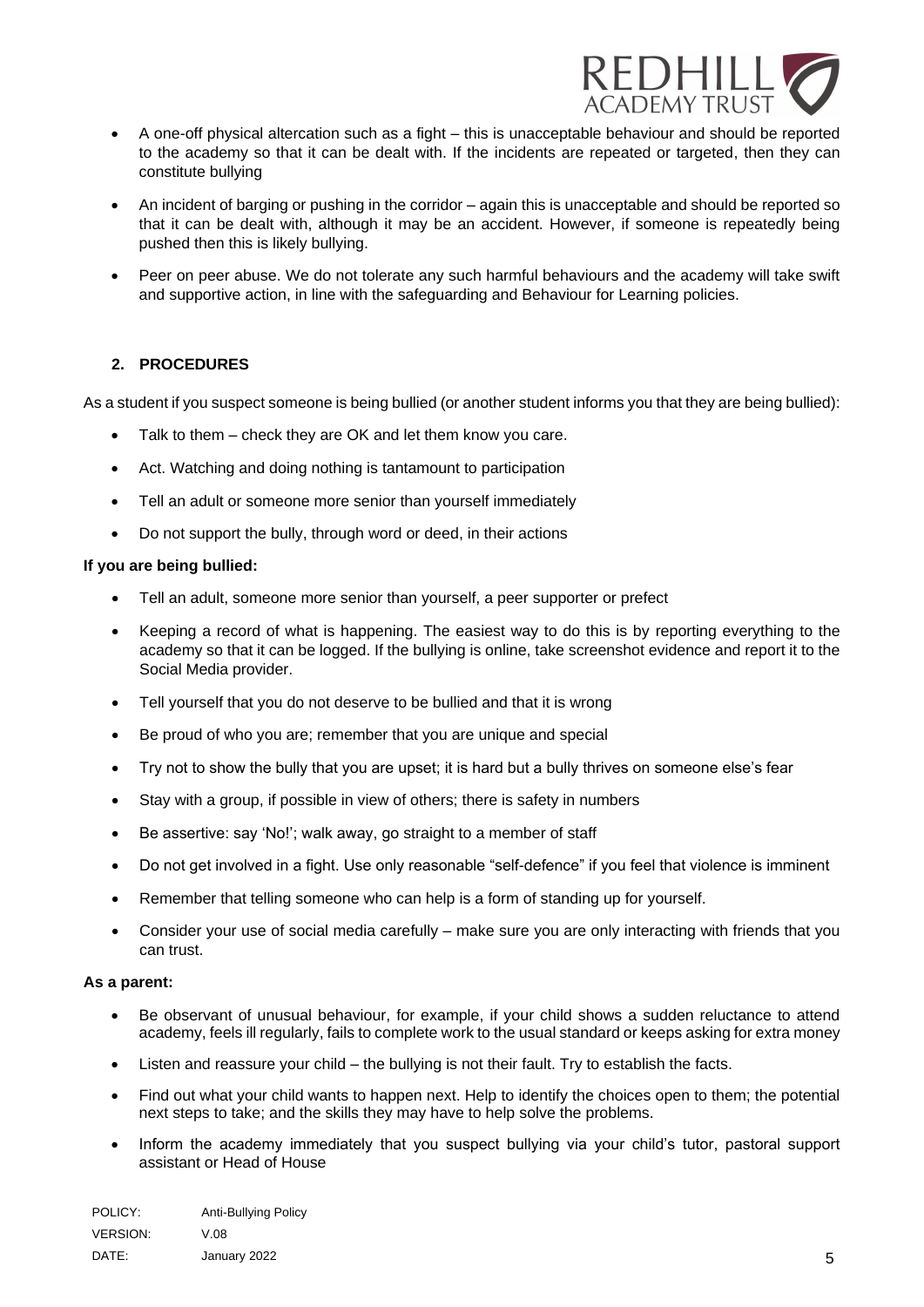

- Advise your child not to fight back but to stand up for themselves by informing someone who will help
- Support your child. Reassure them action will be taken to make the bullying stop but also to develop a resilience to both minimise the impact upon them and to report the perpetrators immediately.
- Reassure your child that there is nothing wrong with them
- Make sure you and your child are aware of the academy's Anti-bullying Policy and guidance.
- Avoid posting about the situation on Social Media; this is likely to make the situation more difficult for all parties. If the bullying is occurring via Social Media, report it to the provider.
- If you are unhappy with the way in which the academy is dealing with the situation, escalate your concerns to the Senior Leadership Team. Alternatively, you can pursue a complaint via out complaints procedure.

#### <span id="page-5-0"></span>**As a parent (if your child has been accused of bullying):**

The relationship between home and academy is essential. It can be very difficult to be informed that your child has been involved in a bullying incident. Parents have a key role in helping their child to recognise the harm they have caused and encouraging them to change their behaviour in the future. Some key tips/advice:

- Make sure your child knows what bullying behaviour is and why it is wrong
- Make sure your child knows they can talk to you, or to another adult if they are worried about bullying
- Help your child to realise that no-one has the right to pressure them into something they don't want to do - this includes bullying others
- Make sure they are not bullying others in retaliation for bullying they have suffered find out if there is a wider issue
- Advise your child on their use of Social Media let them know that they should not upload comments or images that could hurt someone else, or pass on content that is designed to hurt someone else.
- Be clear that the use of disrespectful and hurtful language and behaviour is not tolerated; and model the correct behaviour for your children.

#### <span id="page-5-1"></span>**Staff**

If a staff member suspects or has any evidence to suggest that a student may be being bullied, they should refer the matter directly to the appropriate Head of House as a matter of urgency. A student may indicate by signs or behaviour that they are being bullied. A staff member should be aware of the possible signs and they should investigate or seek further advice from the pastoral or safeguarding staff if they notice a student:

- does not want to attend academy, feels ill in the morning or truants
- wants to be driven/does not want to travel on their own to academy
- becomes withdrawn, anxious, lacking in confidence and is frightened to say what is wrong
- has items of money 'lost' or 'go missing' and/or comes homes hungry
- has unexplained injuries
- attempts or displays signs/discloses thoughts on running away or suicide
- begins to suddenly under-perform academically
- becomes disruptive, aggressive or unreasonable and starts bullying others

| POLICY:         | Anti-Bullying Policy |
|-----------------|----------------------|
| <b>VERSION:</b> | V.08                 |
| DATE:           | January 2022         |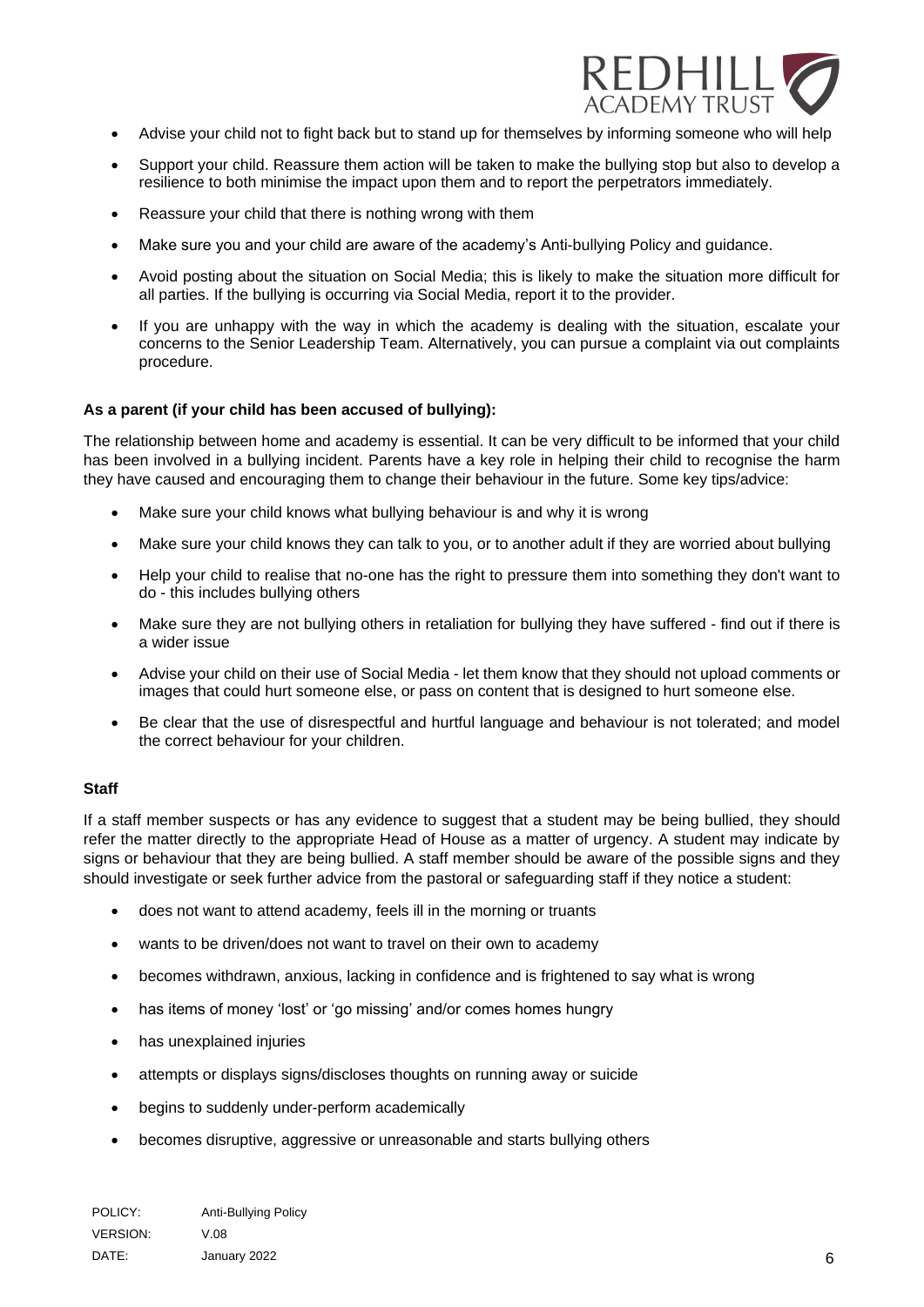

- changes their routine and/or the student stops eating
- is afraid and/or nervous to use the internet/mobile phone or receive cyber messages/calls
- gives improbable excuses for any of the above

### <span id="page-6-0"></span>**3. SUMMARY OF THE SYSTEM**

- 1. Bullying reported by staff/parents/student to Head of House (via other staff members or House Support in some cases).
- 2. The Bullying behaviour or threat will be investigated and appropriate action taken (see 'Sanctions/Further Responses' below) and recorded by staff on the central Academy bullying log.
- 3. In most cases, parents will be contacted.
- 4. Heads of Houses, tutor and/or a member of the Student Support Centre will monitor the student after the bullying has been dealt with to support them and avoid the bullying continuing or starting again.
- 5. If there is a racist element to the bullying, this should be recorded as a racist incident. If there is a homophobic or sexual element it should be recorded as such. This is true of all protected characteristics defined by the Equality Act 2010: [\(https://www.legislation.gov.uk/ukpga/2010/15/contents\)](https://www.legislation.gov.uk/ukpga/2010/15/contents)

## <span id="page-6-1"></span>**4. SANCTIONS**

Depending on the evidence that is provided and the nature of the incident(s) the Academy may take any of the following steps:

- student spoken to by member of staff
- specific warning issued
- parents of perpetrator(s) contacted/ made aware
- Targeted Mentoring Programme
- detention(s)
- student placed "on-report"
- break/lunchtime isolation
- Academy Isolation
- exclusion